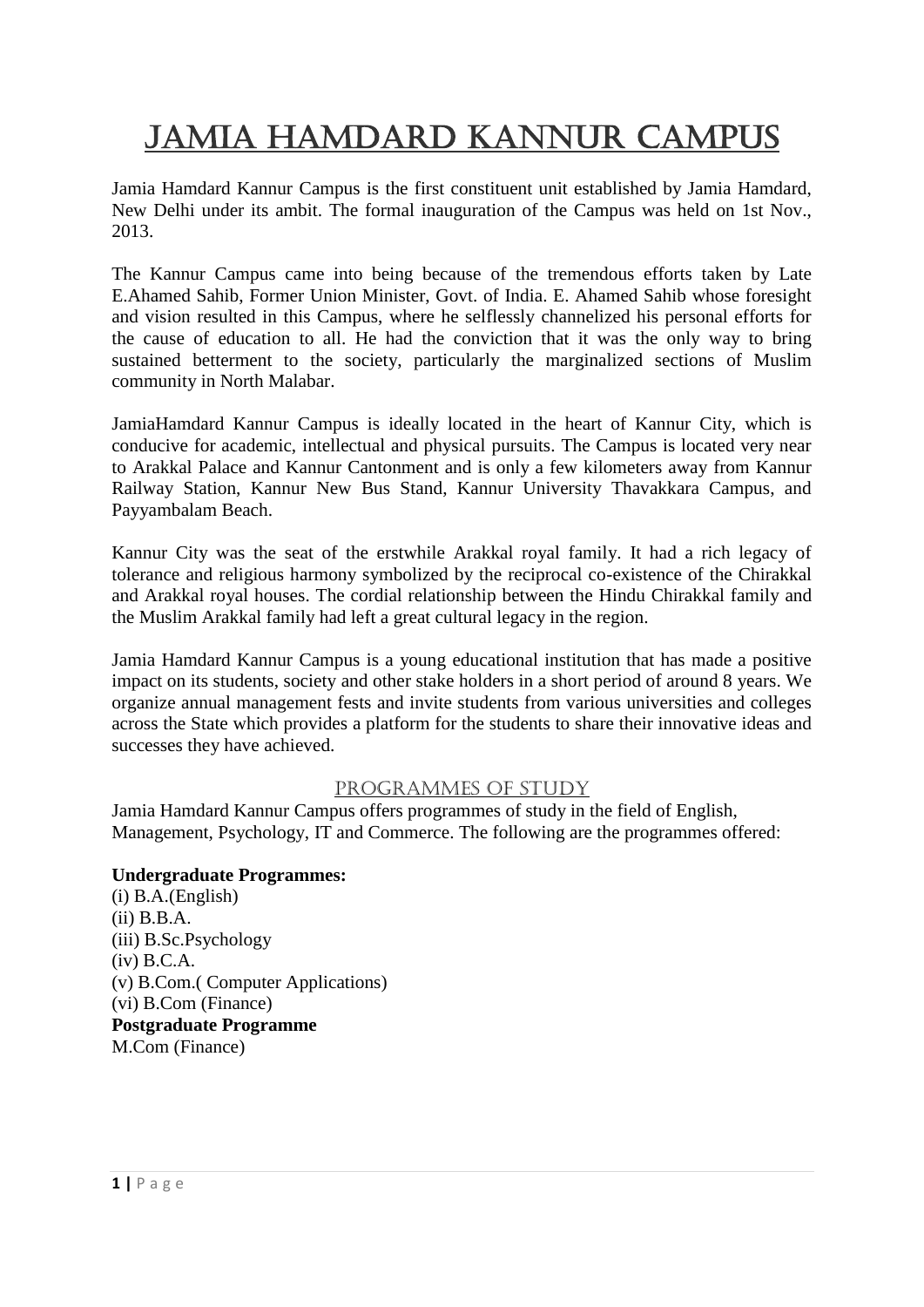# **ADMINISTRATIVE & DAILY WAGE STAFF:**

- 1. Director
- 2. Administrative Officer
- 3. Accountant
- 4. Care taker
- 5. Library Assistant
- 6. Multi Tasking Staff
- 7. Junior Assistant
- 8. Daily Wagers (2 Nos.)

## **List of Office Staffs**

| <b>SI.NO</b> | <b>Name of the Staff</b> | <b>Designation</b>            | <b>Qualification</b>            |
|--------------|--------------------------|-------------------------------|---------------------------------|
| 1.           | Dr. T.P Mammootty        | Director                      | M.Com, MBA, M.Phil, Ph.D,       |
|              |                          |                               | <b>PGDDE</b>                    |
| 2.           | Mrs. Shansa Mayimi       | <b>Administrative Officer</b> | <b>MA Public Administration</b> |
| 3.           | Muhammed Haris PV        | Accountant                    | M.Com                           |
| 4.           | E. Abdul Rasheed         | Care Taker                    | <b>SSLC</b>                     |
| 5.           | Hafsa K                  | Library Assistant             | M.Com, M.LIS                    |
| 6.           | Sabreena K               | Multi Tasking Staff           | Plus Two                        |
| 7.           | Shakeeb .P               | Junior Assistant              | <b>B.Com</b>                    |
| 8.           | Jayasree                 | Janitor                       | <b>SSLC</b>                     |
| 9.           | Saheera                  | Janitor                       | <b>SSLC</b>                     |

## **ACADEMIC STAFF**

List of Contractual Faculties

| <b>SI.NO</b>     | Name of the faculty     | <b>Department</b> | <b>Qualification</b>                         |
|------------------|-------------------------|-------------------|----------------------------------------------|
| 1.               | Aswathi.P               | English           | MA, NET, CFE                                 |
| $\overline{2}$ . | Jaya.D.Nair             | Management        | <b>MBA,NET</b>                               |
| $\overline{3}$ . | Shijith.V               | Management        | MBA, DCFA, NET                               |
| 4.               | Noushad.K.P             | Management        | MBA, NET & M.Com NET                         |
| 5.               | Marwa Abdussalam        | Psychology        | M.Sc. Counselling NET                        |
| 6.               | Devapriya.E.D           | ComputerScience   | M.Sc. Computer Science, NET                  |
| 7.               | Zeena Anuya. VM.K       | ComputerScience   | M.C.A, NET, MA Psychology                    |
| 8.               | Prajina.B               | ComputerScience   | M.C.A, PDDTP                                 |
| 9.               | Reena.K.P               | Computer Science  | M.Sc. Computer Science, NET                  |
| 10.              | Sameem.P.M              | Commerce          | M.Com, NET, JRF                              |
| 11               | Nafeesathul Misriya.M.P | Commerce          | M.Com, NET, M.Phil., JRF                     |
| 12               | Sameer PA               | Commerce          | MBA NET, M.Com NET, MA<br>(Economics), PGDPR |
| 13               | Salina PK               | Commerce          | M.Com. NET, MBA NET                          |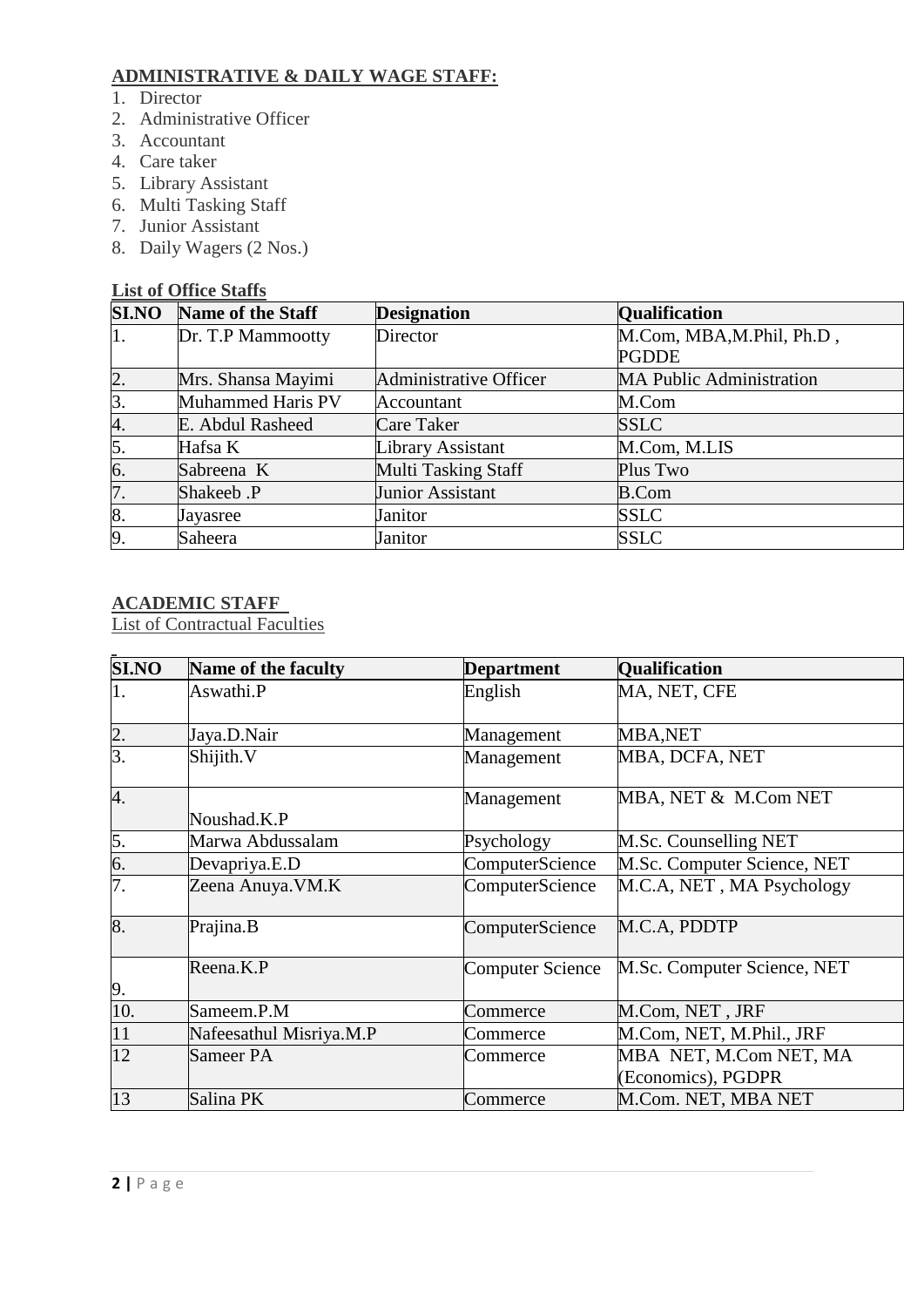| <b>SI.NO</b>   | Name of the faculty       | <b>Department</b>  | <b>Qualification</b>     |
|----------------|---------------------------|--------------------|--------------------------|
|                | Shimli Sasidharan         | English            | MA, B.Ed., SET, NET      |
| $\overline{c}$ | Febina.M                  | English            | MA, B.Ed., TET, SET      |
| $\overline{3}$ | Adithya P                 | English            | MA, M.Phil               |
| $\overline{4}$ | Abhinav Balakandy         | English            | MA English               |
| 5              | Athulya P                 | Management         | MBA, NET                 |
| 6              | Safa Abdussalam           | Psychology         | M.Sc. Counselling NET    |
| 7              | Jasmina VM                | Psychology         | MBA, M.Sc. Biotechnology |
| $\overline{8}$ | Nimna.P.P                 | Commerce           | M.Com, B.Ed.             |
| 9              | Aiswarya M                | Commerce           | M.Com                    |
| 10             | Jahfar Puthan Peediyekkal | Commerce           | M.Com                    |
| 11             | Anju Mahendran            | Commerce           | M.Com, B.Ed.             |
| 12             | Muhsin Mahmood LV         | Commerce           | M.Com, NET               |
| 13             | Thanseera KK              | Commerce           | M.Com, NET               |
| 14             | Abdul Rahiman Rasal NT    | Commerce           | M.Com, NET               |
| 15             | Muhammed Nadeer AT        | <b>Mathematics</b> | M.Sc. Maths              |
| 16             | Shamseena Salam.A         | Hindi              | MA, PGDT                 |
| 17             | Rinisha.P.P               | Malayalam          | MA, B.Ed., SET, NET      |
| 18             | Muhammed Rishad.L.V       | Arabic             | MA, B.Ed                 |

## **Available Infrastructure of Campus**

The Campus is located at 1.58 cents land at Kannur City, Kerala.

| Area of the Land     | 1 acre 58 cents     |                   |  |  |
|----------------------|---------------------|-------------------|--|--|
|                      |                     |                   |  |  |
| Area of the building | Ground Floor        | $1175$ Sq. meters |  |  |
|                      | <b>First Floor</b>  | 1100 Sq. metres   |  |  |
|                      | <b>Second Floor</b> | 501 Sq. metres    |  |  |
| <b>Total Area</b>    |                     | 2776 Sq.meters    |  |  |

## **Room Allocation:**

There are total 30 rooms and the allocations of these rooms are the following :

| SI. No.          | <b>Room Allocation</b>       | <b>Total Number</b> |
|------------------|------------------------------|---------------------|
| μ.               | Class rooms                  | 18                  |
| $\overline{2}$ . | Lab (Computer)               |                     |
| $\overline{3}$ . | <b>Staff Rooms</b>           |                     |
| 4.               | <b>Examination Section</b>   |                     |
| 5.               | Library                      |                     |
| 6.               | Auditorium                   |                     |
| 7.               | Director's Room              |                     |
| 8.               | <b>Administrative Office</b> |                     |
| 9.               | <b>Prayer Room</b>           |                     |
| 10.              | Pantry Room                  |                     |
| 11               | Lab (Psychology)             |                     |
|                  | <b>Total Rooms</b>           | 30                  |